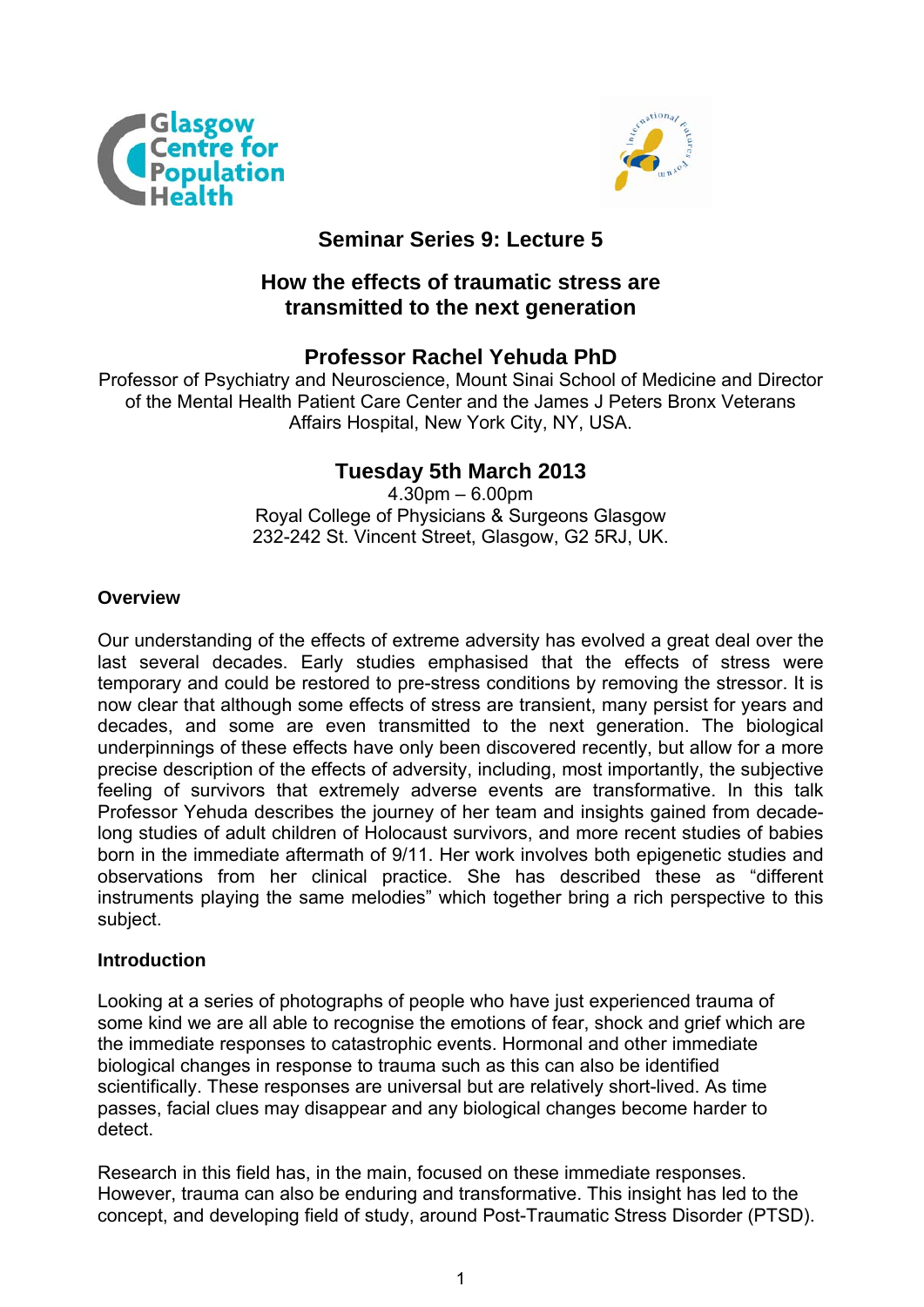PTSD represents a failure to recover from the immediate effects of trauma. The symptoms include unwanted memories, nightmares, avoidance and hyper-vigilance. Not everyone exposed to trauma develops PTSD, in fact the majority do not. This is the challenge for the field – how do we understand these differences? Science has more trouble understanding individual differences to an event. In those who do develop PTSD the effects can be long lasting and these effects can be transmitted to the next generation. People with PTSD say that they are "transformed" by the experience. But what might this transformative effect mean for the first and second generations?

### **A 20 year Journey**

Twenty years ago Prof Yehuda started to work in this field, with little idea of how it would evolve. The work started originally with combat veterans and then moved on to Holocaust survivors and their adult children. It was found that many people hadn't gone for treatment, so a specific clinic for trauma survivors was set up. For every one Holocaust survivor that got in touch, there were three or four of their children who rang the clinic saying that they were are also victims, and needed treatment too.

Working with the children of Holocaust survivors, it was clear that the same issues kept coming up. Many of these people have used the arts to portray the impact that the Holocaust has had on them personally. These portrayals are consistent with the clinical material that prompts people to seek treatment. A question Prof Yehuda sought the answer to was do the experiences we see portrayed in art and in the consultation room have a biological basis? The team were particularly intrigued by the finding that adult children of Holocaust survivors still define themselves in relation to their parents in a way which is unusual for people of that age.

Looking at the literature revealed many articles intent on dispelling the "myth" of damage to the next generation. People want the story to be that survivors are resilient and their off-spring successful against all the odds. There is a political element to working in this field, and issues such as victimisation and how you label survivors need to be treated with care and sensitivity.

Scientific enquiry presented an opportunity to investigate whether there is an effect on the second generation of survivors and provide objective data. Looking at Holocaust survivors might just bring to light new findings that would have wider-reaching and global significance. Starting conservatively, some simple questions were asked:

- Do offspring have more mental health problems than their peers?
- Are the problems similar to those of Holocaust survivors?
- Are the biological markers in offspring similar to those in Holocaust survivors?

There was also speculation about how the data might be interpreted:

- Is learnt behaviour displayed?
- Are there parental deficits, such as in child rearing?
- Is there any vicarious or imagined trauma?
- Is there biological transmission of vulnerability? For example:
	- o Is there a genetic predisposition in both parents and children?
	- $\circ$  Is the response in the offspring a consequence of a change in the parent that occurred in response to the Holocaust?

This last possibility would be true intergenerational transmission. It is possible that the change might not even be present in the parent. There are many examples of this, including the work of Jonathan Seckle<sup>1</sup> who has shown that starvation in pregnancy can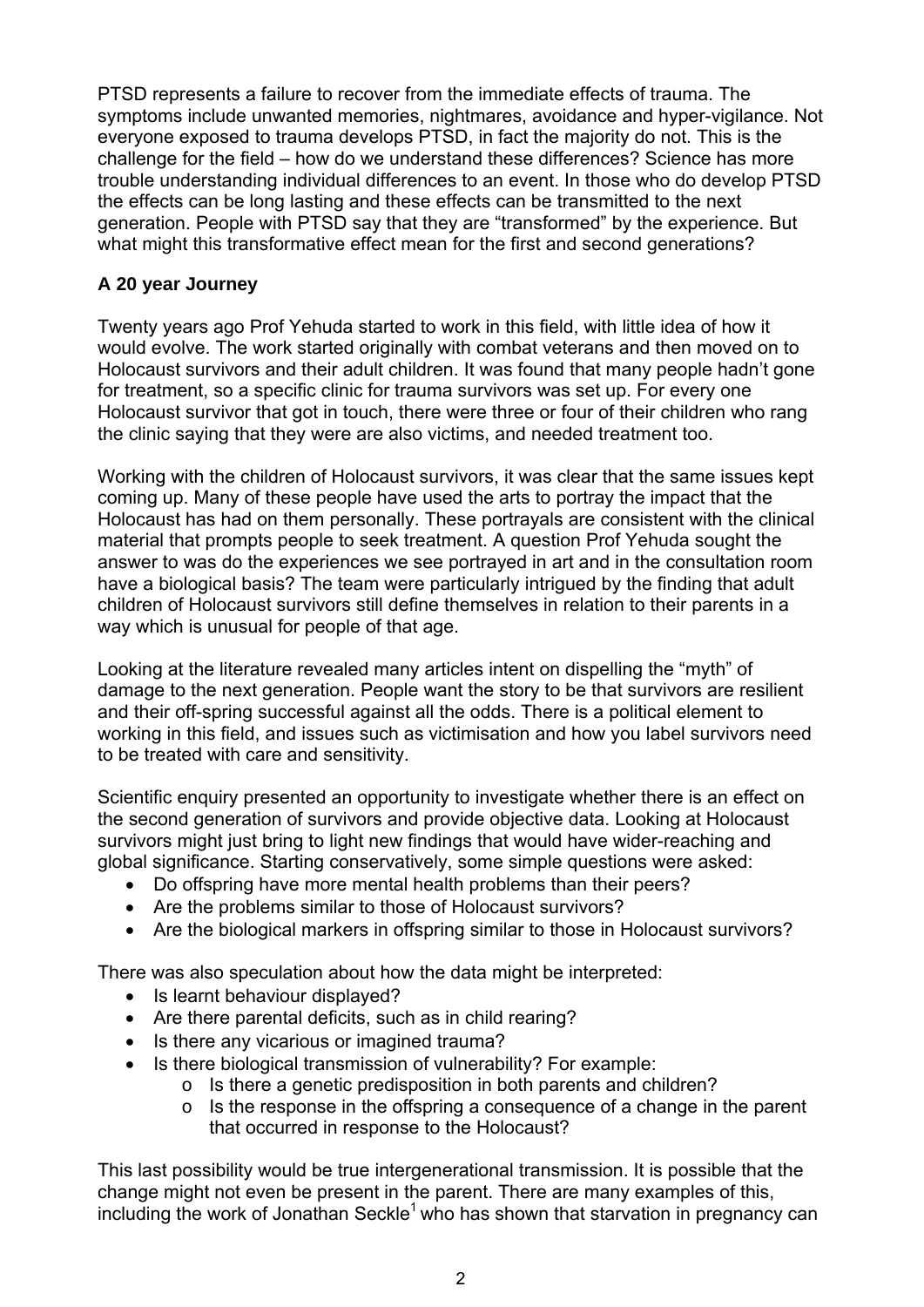le[a](#page-2-0)d to obesity in adult children. This is the field we now know as epigenetics<sup>a</sup>. What we are seeing was not in the original structure of the gene, but rather that something has happened to that gene to make it function in a different way.

Twenty years ago the field did not have a name, and Prof Yehuda did not have a grant. Not knowing even how to formulate the question, she started to do it in the best way she could. Their very first question was: "Is there a greater prevalence of mental illness in adult offspring of Holocaust survivors?". What was found were very clear differences in the lifetime prevalence of a range of psychiatric disorders between children of Holocaust survivors and a control group of Jewish people of similar age. They were reacting differently to events in their own lives.

Prof Yehuda explained that there are various explanations and 'risk factors' for why some people experience PTSD and others don't. These include:

• Trauma dose

1

- Trauma type or severity
- $\bullet$  Interpretation of trauma what you think about the event and your response (cognitive appraisal)

Subjective interpretation appears to be an important element and explains the differences in prevalence according to trauma type. For example rape results in much higher levels of PTSD than natural disaster. This is not because rape is more severe than a natural disaster but the trauma seems to be related to its interpretation and feelings such as shame and guilt. Prior attitudes and experiences are major contributors to this subjective interpretation. Even early on following a traumatic experience people differ in their appraisal of it. This was clearly seen after 9/11. So this leads to a question: where do these prior attitudes originate?

Most people will be familiar with the 'fight or flight' response. Stimulation of cortisol production is both the response to stress and its containment. Cortisol initiates the response but after a few hours works to return the hormones to a more normal level and return the body to homeostasis. Initial hormonal responses are ultimately modulated by what we think. This leads to a question: can individuals control the magnitude of the stress response? We can influence our response to stress by our thoughts. Trying to calm down after a traumatic event is actually very good advice. Some thoughts decrease distress and in particular the amount of adrenaline released whereas other thoughts increase distress. This is important as adrenaline is involved with the creation of memories of the event and contributes to the development of intrusive memories at a later date. So what explains these differences in thoughts?

What was discovered was that there was no difference in the actual exposure to trauma in the adult children of Holocaust survivors compared to a control group. However, there was significantly more PTSD in the offspring of Holocaust survivors. Looking further, it was found that the offspring of parents who had experienced PTSD were most likely to have PTSD themselves. This was different from anxiety and depression where simply having a parent who was a Holocaust survivor was enough to have a higher incidence whether or not the parent displayed similar symptoms.

This led to further exploration of the biological differences in this group. The team had already observed that cortisol levels are lower in veterans and first generation Holocaust survivors with PTSD. They wondered if having lower cortisol was a risk factor

<span id="page-2-0"></span><sup>&</sup>lt;sup>a</sup> Epigenetics is the study of heritable changes in gene expression or cellular phenotype caused by mechanisms other than changes in the underlying DNA sequence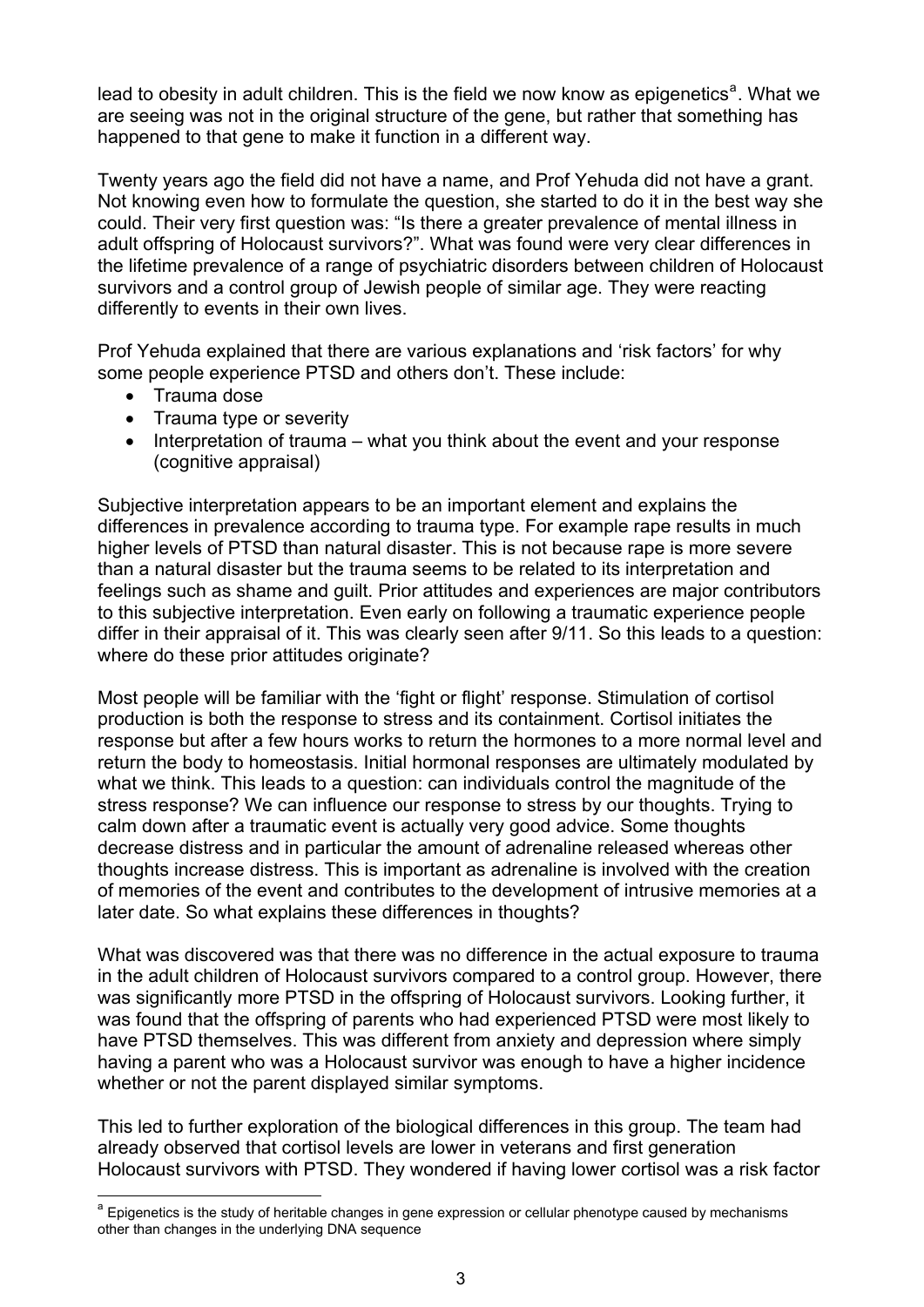for PTSD. Cortisol is released in response to a threat and also has an important role in inhibiting the fight or flight response and restoring most body reactions back to prestress levels. If the cortisol level is low this does not happen, and adrenaline levels remain high with resulting increased distress. Prof Yehuda and her team found that cortisol levels were low in offspring of parents who had PTSD whether or not they had PTSD themselves. In other words this group of people are at risk of developing PTSD if exposed to stressful situations.

What was found over time was that lower cortisol is an indication of greater disregulation of the stress system. Particularly focusing on the role of glucocorticoid receptors<sup>[b](#page-3-0)</sup>, it was found that these receptors are more sensitive in people with PTSD. There was also evidence that the brain is involved. Through study of circadian rhythms, it was found that there were alterations in the metabolism of cortisol in people with PTSD. What was striking was that these differences were distinct from the differences normally associated with stress. Stress and major depression are typically associated with high cortisol levels. The amount of cortisol circulating is not an accurate reflection of its biological activity, as it must bind to receptors to have an effect. In major depression there is a lot of circulating cortisol but fewer receptors, so it has less of a biological effect. In PTSD there are lots of receptors and they are more biologically sensitive but there is only a low level of circulating cortisol. This was already known for PTSD but now it was being seen in the offspring of people with PTSD, whether or not the offspring had PTSD themselves. The team repeatedly observed a relationship between cortisol in the offspring and PTSD symptoms in their parents as rated by the offspring.

Why did the offspring of people with PTSD have lower cortisol levels? Investigation using the Childhood Trauma Questionnaire led to the finding that offspring who developed PTSD had had more emotional abuse and neglect as children. But this was not the answer.

A further study was done of pregnant women who were evacuated from the World Trade Center as a result of the 9/11 attack. Pregnant mothers who developed PTSD had lower cortisol levels, and so did their infants at seven months old. This was clearly nothing to do with years of emotional abuse. At two years old these infants showed more distress following exposure to a novel stimuli; a similar pattern to the trait anxiety seen in adult offspring of Holocaust survivors with PTSD. There was also a significant effect of the particular trimester the pregnant mother happened to be in, with the low cortisol levels only observed in mothers in the second or third trimester of pregnancy. So could low cortisol in offspring originate from *in utero* effects?

Dr Seckle<sup>1</sup> from Edinburgh has shown that babies born to mothers under stress show changes to the activity of an enzyme known as 11β-HSD-2. This enzyme converts active cortisol into its inactive metabolite cortisone. It is found in the placenta and protects the foetus from the effects of maternal glucocorticoids. It develops around the second trimester. Changes to this enzyme could potentially be responsible for lower glucocorticoid production and lower biological responsiveness. One idea is that this change is ideal for conditions of starvation but can result in obesity and metabolic syndrome if food is in abundance. Up to this point an *in utero* effect had not been

-

<span id="page-3-0"></span> $<sup>b</sup>$  Glucocorticoids – are a class of steroid hormones that bind to the glucocorticoid receptor, which is present in almost</sup> every animal cell. The name glucocorticoid (glucose + cortex + steroid) derives from their role in the regulation of the metabolism of glucose, their synthesis in the adrenal cortex, and their steroidal structure. Glucocorticoids are part of the feedback mechanism in the immune system that turns immune activity (inflammation) down.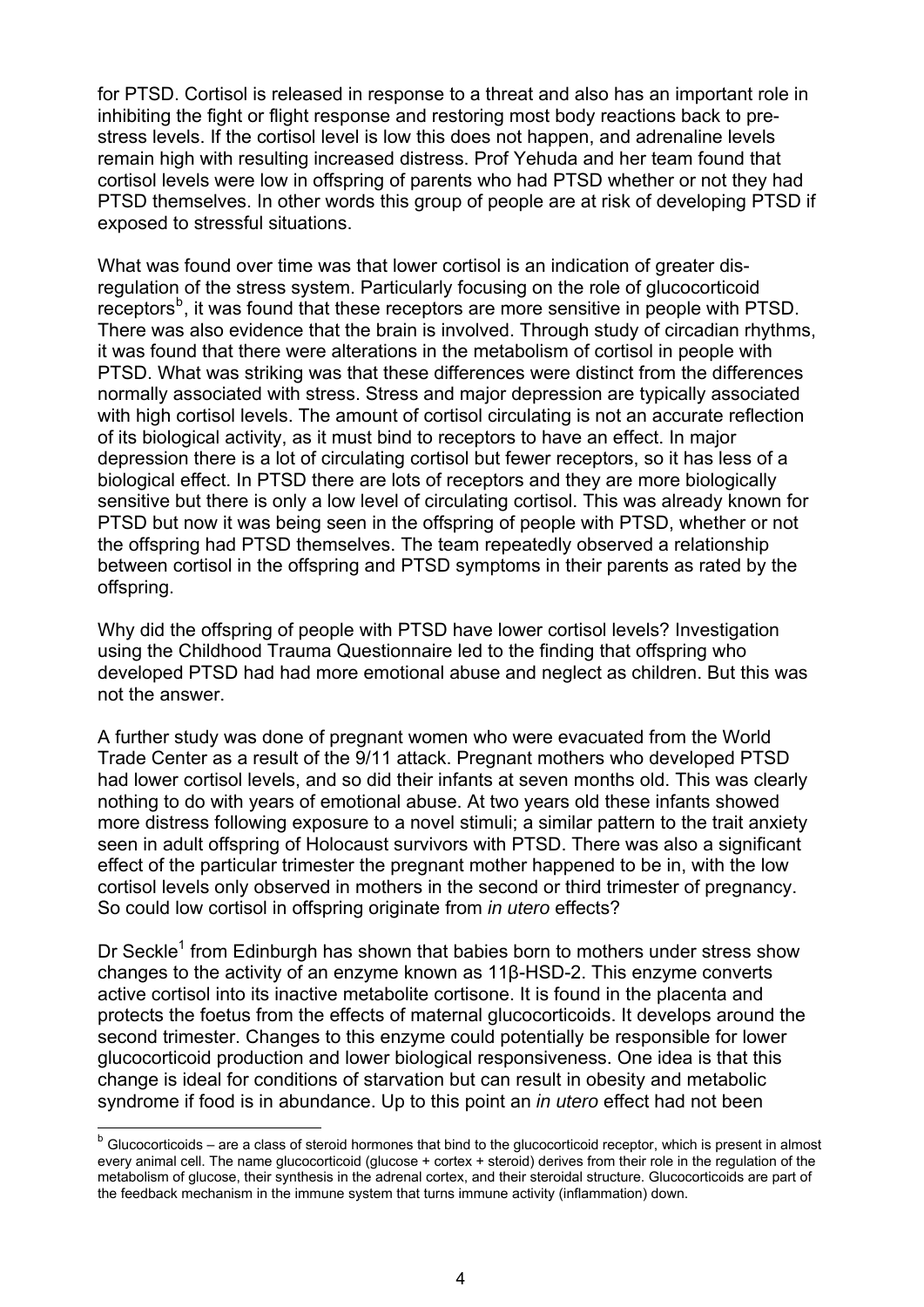considered. Returning to the data, the same changes were found in the offspring of Holocaust survivors. The effect was strongest in those who had been children in the Holocaust. They also found that PTSD in the offspring is greater in association with maternal PTSD, as are the lower levels of cortisol. This is not the same with depression and anxiety which they found was associated with any parental exposure to the Holocaust, not specifically with maternal PTSD. This maternal effect was very surprising. The same effect could also be seen when the circadian rhythm work was revisited and other methods used.

There was clearly a maternal association. This does not mean however, that it is all *in utero*. A number of people have also shown important postnatal effects that influence stress responses in the offspring. For example Meaney<sup>2</sup> has shown in rats that a lot of licking and grooming by the mother can change cortisol levels. This excessive grooming may in fact be 'smothering' rather than 'good mothering'. Similar over-protective and hovering behaviour is displayed by many Holocaust survivors. A relationship has also been shown between cortisol levels and maternal over-protection but no such relationship is seen with paternal over-protection. This raises the question as to whether fathers are unimportant to intergenerational transmission. Fathers and mothers appear to make different contributions, with fathers passing changes through germ cells whereas mothers pass these changes *in utero*. Both sexes may pass changes through behaviour.

These observations led the team to consider whether epigenetic changes could be involved. Epigenetics describes changes that can occur to the genome that changes the way the gene functions, or is *expressed*. DNA can either replicate itself or be transcribed into RNA. Very small changes to the chromosome environment can occur by the addition of methyl groups (the process of methylation). These small changes can have large consequences, as they can change the expression of the gene, for example by causing the gene to be mis-read or the RNA synthesis to be altered or stopped altogether. This means that the function of the gene may be altered. This can be an adaptive process not necessarily a mal-adaptive one. For example changes that happen as a result of parental starvation may in fact be preparing the foetus to tolerate similar conditions when it is born. However if food is in fact abundant the result of the changes could be obesity and metabolic syndrome.

There is a specific gene involved in the functioning of the glucocorticoid receptor (GR). The team hypothesised that decreased methylation of a specific area of this gene would result in increased glucocorticoid receptor sensitivity and be associated with PTSD and PTSD risk. Prof Yehuda's work has shown that this is indeed the case for the offspring of Holocaust survivors, and is associated with maternal but not paternal PTSD. In addition, this is also the case more generally for PTSD, for example in war veterans. These biological markers are associated with subjective reporting by individuals of having psychiatric scars from a traumatic experience.

The team also looked at 'FK506 binding protein' a protein officially involved in glucocorticoid receptor feedback sensitivity. They discovered that there was no difference in this protein in Holocaust survivors themselves, but that levels of the protein were lower in the survivor's offspring, particularly where the mothers had PTSD.

#### **Implications of this work**

A number of implications can be drawn from Prof Yehuda's work including:

• The effects of trauma can be passed to the next generation